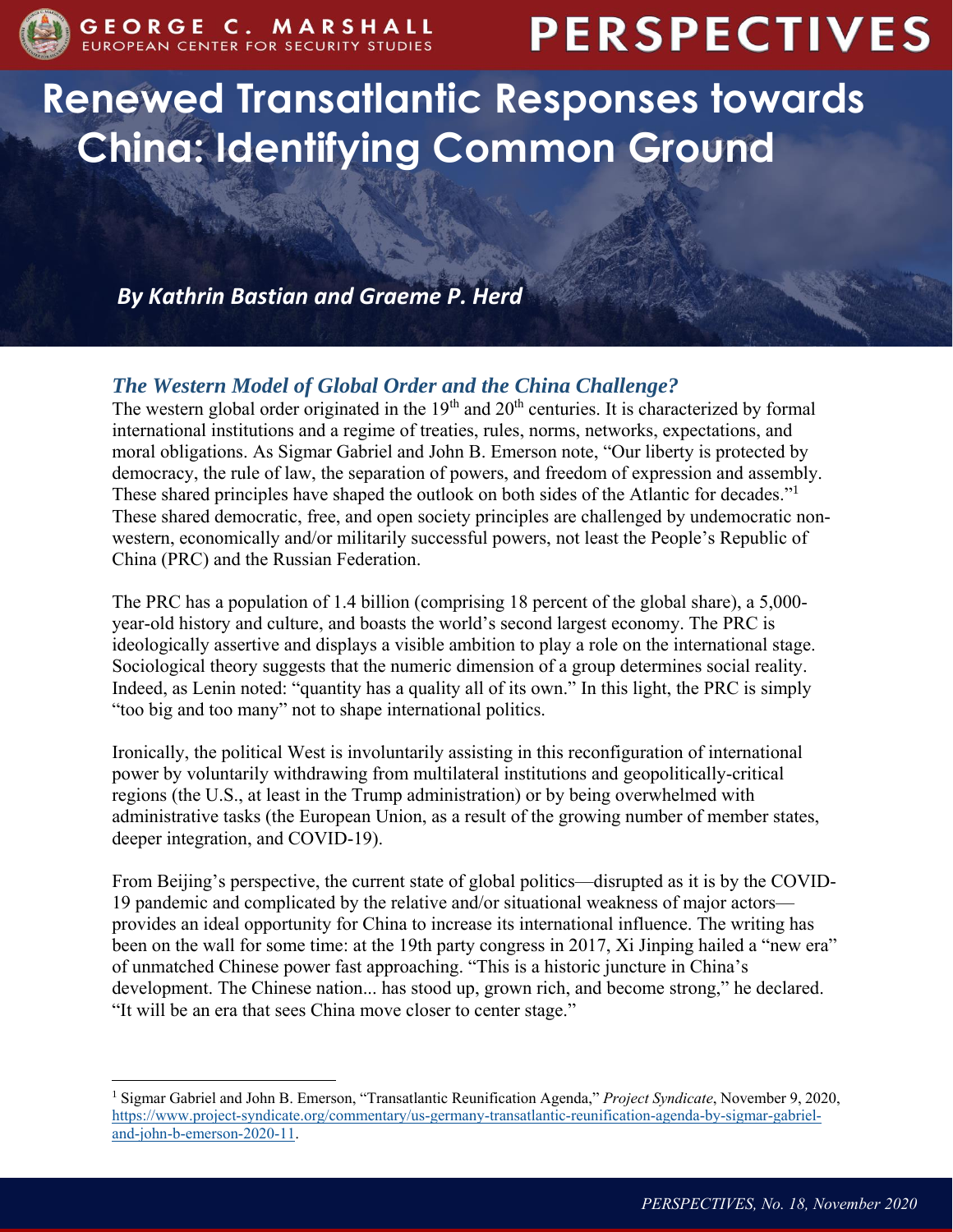This short paper builds on the analysis offered by a Loisach Group On-Line Transatlantic Dialogue 24-25 September 2020 and will:

- Analyze the drivers of China's new assertiveness;
- Determine the central challenges to the transatlantic community posed by China's behavioral shift and its investments into trade, technology and its military build-up;
- Identify where the U.S. and German/European perceptions of China are incompatible, compatible, shared, and convergent; and
- Present ideas and proposals for a renewed transatlantic response towards China.

# *China's New Assertiveness*

In recent months, Beijing's foreign policy appears puzzling: why has China displayed such astonishing levels of strategic assertiveness, given it appears self-defeating and constitutes an abandonment of its highly effective "hide and bide" and "peaceful development" strategy? Does China's shift in strategic behavior represent strength or vulnerability? Andrew Small and Dhruva Jaishankar posit four possible explanations for China's new assertiveness.<sup>2</sup>

#### **Opportunistic Assertiveness**

The PRC indulges in a temporary short-term push for advantage in a time of global disruption and power transfer in the United States, looking to expand its power and bank its gains. The PRC calculates that reputational damage will be short-lived and reversible. However compelling this explanation, it does not account for China's strategic behavior towards non- U.S. allies (such as Brazil and especially India).

#### **Imperious Assertiveness**

Strategic decision-makers in Beijing are seized by a fit of hubris and over-confidence. A COVID bounce encourages the belief in Beijing that China constitutes a viable alternative to the U.S. as a global power.

#### **Reactive Assertiveness**

China's escalatory strategic behavior is explained by immediate responses to trade restrictions, as well as reputational, security, and political challenges. China seeks to rebut external criticism, deter others, achieve whatever advances are possible, and would plan to dial back its assertiveness in the post-COVID context.

#### **Insecure Assertiveness**

 $\overline{a}$ 

China is subject to a combination of internal and external pressures that generate a profound sense of vulnerability, weakness, and political insecurity in Chinese Communist Party circles. As a result, the Communist Party of China (CCP) lashes out in multiple directions in an all-out struggle for survival and uses coercion to deter new potential countervailing coalitions from forming. Thus, ambition, fear, and insecurity drive China's external behavior.

A combination of imperiousness, opportunism, reactiveness, and insecurity resulting in missteps, reputational damage, premature overreach, and systematic overreaction can ultimately be attributed to an overly rigid, self-centered, and less deliberative CCP leadership. In reality, the

<sup>2</sup> Andrew Small and Dhruva Jaishankar, "'For Our Enemies, We Have Shotguns': Explaining China's New Assertiveness," *War on the Rocks*, July 20, 2020, [https://warontherocks.com/2020/07/for-our-enemies-we-have](https://warontherocks.com/2020/07/for-our-enemies-we-have-shotguns-explaining-chinas-new-assertiveness/)[shotguns-explaining-chinas-new-assertiveness/.](https://warontherocks.com/2020/07/for-our-enemies-we-have-shotguns-explaining-chinas-new-assertiveness/)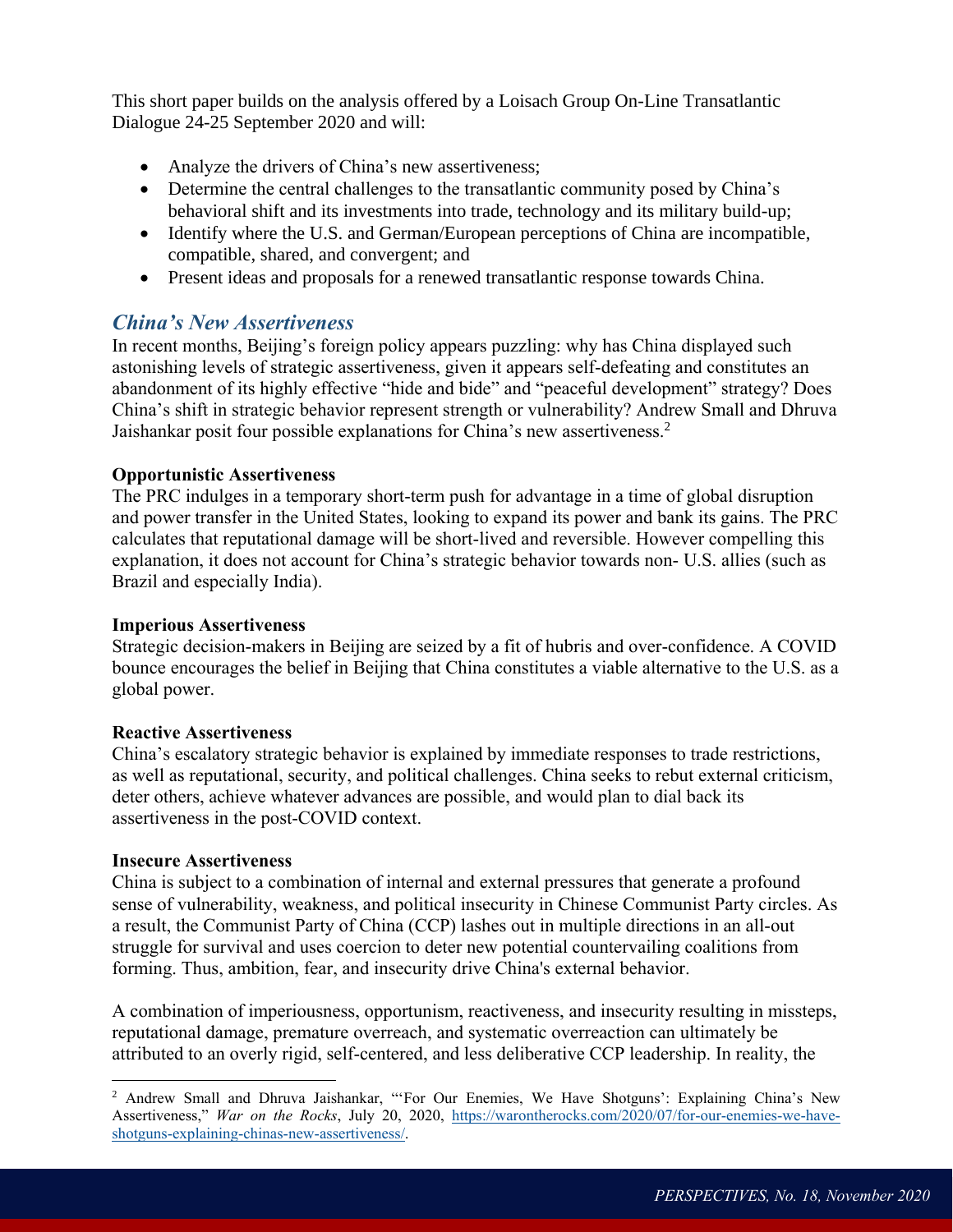preponderance of economic, financial, military, diplomatic, and technological resources of states that oppose China's assertive behavior outweighs the resources China itself can muster. Moreover, China's current strategic behavior triggers informal and resilient coalition-building to lessen dependence on Chinese investments, reduce its influence, and oppose its coercion.

#### *China's Multi-Dimensional Challenge to the West*

Any list of the challenges China poses to the political West will include the following:

- Breaches of international law in the South China Sea, Sea of Japan, East China Sea, and especially Taiwan;
- Geographical and financial scope of Belt and Road Initiative (BRI) projects, debt-trap diplomacy;
- Instrumental and self-interested approach to multilateralism: China head of four out of fifteen specialized UN bodies and agencies; $<sup>3</sup>$ </sup>
- Securitization of Telecommunication; 5G; Huawei's global activities; punishment of those that ban Huawei products (e.g. Australia);
- China's advances in AI, quantum computing, and supercomputer dominance;
- Human Rights Violations (not least, in Tibet, Xinjiang, and Hong Kong);
- Coercive diplomacy, as exemplified by the activities of Chinese "wolf warriors";
- Undercutting EU unity through its 17+1 format and BRI projects;
- Joint military maneuvers and exercises with Russia; People's Liberation Army and Navy presence in the Mediterranean, growing defense budget, and arms build-up; and,
- Promoting an alternative "Modernization without Westernization" development model that seeks to replace the foundations of Western modernity—democracy, capitalism, and individualism—with Chinese patriotism, collectivism, and socialism.

#### *Growing German-U.S. Strategic Convergence*

 $\overline{a}$ 

Since March 2019, the European Union has adopted a "partner, competitor, and systemic rival" formula towards China. The PRC is an important economic partner at the state/regional levels in Europe. But this "benign partner" narrative was subject to stress- and reality testing through 2020. As a result, the meanings of the "competitor" and "systemic rival" roles came more into focus, making alignment between Germany/Europe and the U.S. more likely, even though Europe does not have an agreed common threat assessment regarding the PRC.

Although the U.S. is highly polarized, politicized, and divided, there is a bipartisan agreement acknowledging the PRC threat. There are, however, different perspectives within and between parties over how to address the challenge, reflecting a lack of consensus over specifics. Bipartisan bills in the House address human rights, forced labor, and repression in Hong Kong and Tibet. In the Senate, Democrats have prepared a comprehensive strategic blueprint towards China in a new administration across a number of jurisdictions, reflecting the PRC's comprehensive presence. However, there is a growing transatlantic convergence of views, with

<sup>3</sup> International Civil Aviation Organization; International Telecommunications Union; Food and Agriculture Organization; and U.N. Industrial Development Organization. China also tried to become head of the World Intellectual Property Organization in May 2020, but Daren Tang (Singapore) was elected.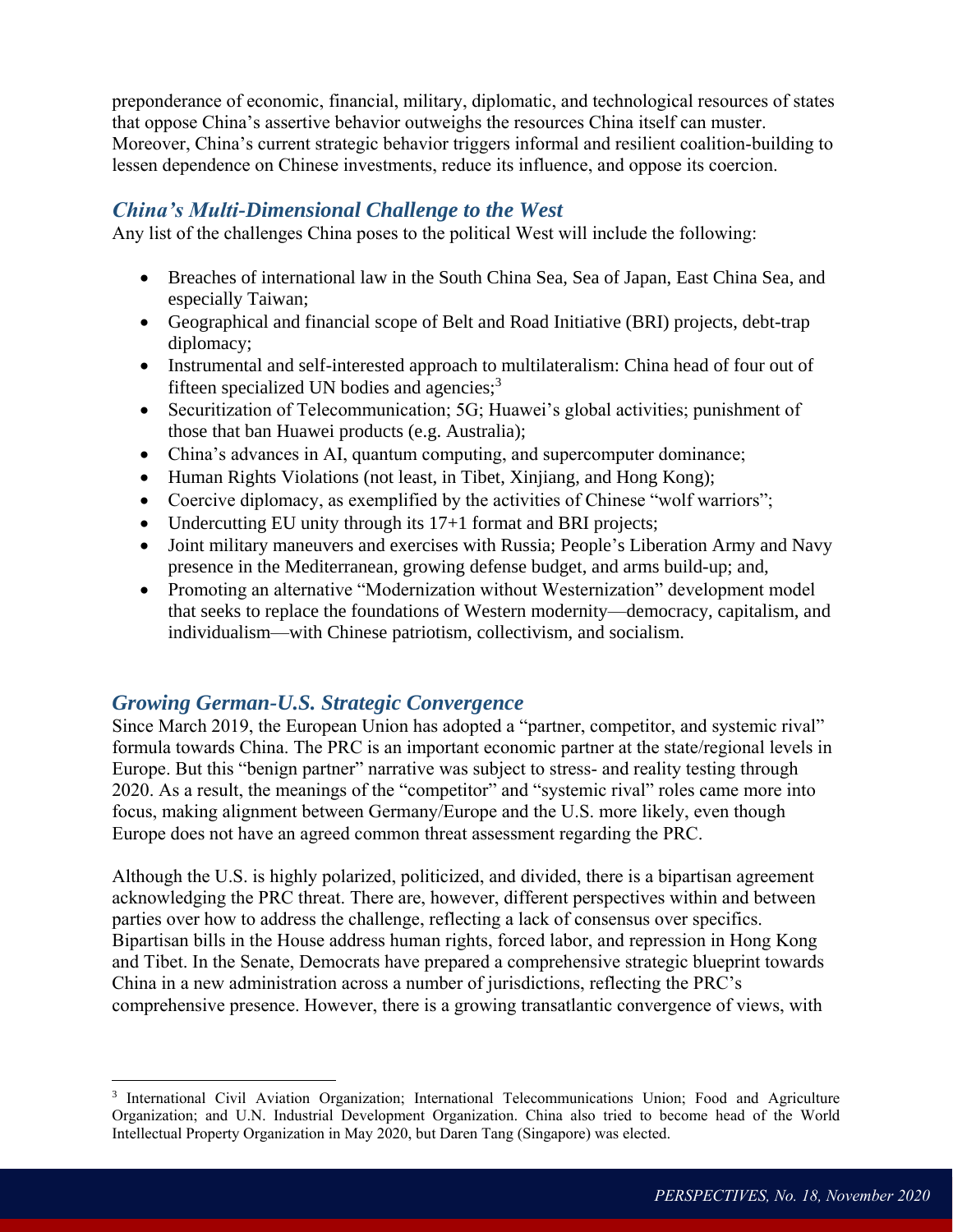greatest convergence about human rights abuses, and least on economics, trade, investment, debt, and intellectual-property rights. A recent study by Hans Binnendijk, Sarah Kirchberger, and Christopher Skaluba<sup>4</sup> noted the following:

#### **Areas of High Convergence**

- Autocratic practices and human rights violations;
- Coercive diplomacy and influence operations;
- Technology theft and cyber competition;
- Predatory trade and investment practices; and
- Aggressive behavior in the military and security areas.

#### **Areas of More Limited Convergence**

Economics, trade, investment, debt, and intellectual property rights: ". . . the abandonment of the Transatlantic Trade and Investment Partnership (TTIP) and the Trans-Pacific Partnership (TPP) Agreements by the U.S. administration have undercut the basis for coordinated approaches."<sup>5</sup>

#### **Areas of Convergence** *and* **Divergence**

#### *Security and defense*

- Shared threat perception of Russian-Chinese military exercises in the European region;
- Common recognition of security implications associated with Chinese investments in critical infrastructure;
- Incompatible transatlantic threat assessments regarding the threat posed by Chinese conventional military, with Europeans more focused on Russian rather than Chinese cyber and hybrid activities;
- Asymmetric perceptions: for the United States, China is a direct threat, Russia an indirect threat; for Germany and EU, China is an indirect threat, Russia a direct threat.

# *A Common Transatlantic Response*

In order to create a common transatlantic approach towards China, a stakeholder mapping exercise is necessary. This involves conducting a strategic assessment of the impact of Chinese policies on democracies, to create a shared perception of the challenge, and develop common ground, common language, compatible attitudes, and institutional approaches. It means forging consensus on what the transatlantic partners need to do to enable desired defense, deterrence, and wealth creation by 2030 and then develop an operational plan to achieve these goals. Such mapping could identify, *inter alia*:

#### **Technological and biological sciences partnership**

Germany and the U.S. need to develop common answers to the common challenge posed by new technologies (e.g. nano, bio, AI, robotics), all of which can be used for defense (in particular, in the sense of offense). Resilience also can be achieved much better within the context of NATO. COVID-19 will not be the last pandemic we face and prevention is better than cure: "the Euro-Atlantic alliance keeps you healthy" is a clearly understood narrative that can connect with societies.

 $\overline{a}$ 

<sup>4</sup> Hans Binnendijk, Sarah Kirchberger, and Christopher Skaluba, "Capitalizing on transatlantic concerns about China In-Depth Research & Reports," *The Atlantic Council*, August 24, 2020, [https://www.atlanticcouncil.org/in-depth](https://www.atlanticcouncil.org/in-depth-research-reports/issue-brief/capitalizing-on-transatlantic-concerns-about-china/)[research-reports/issue-brief/capitalizing-on-transatlantic-concerns-about-china/.](https://www.atlanticcouncil.org/in-depth-research-reports/issue-brief/capitalizing-on-transatlantic-concerns-about-china/)

<sup>5</sup> *Ibid*.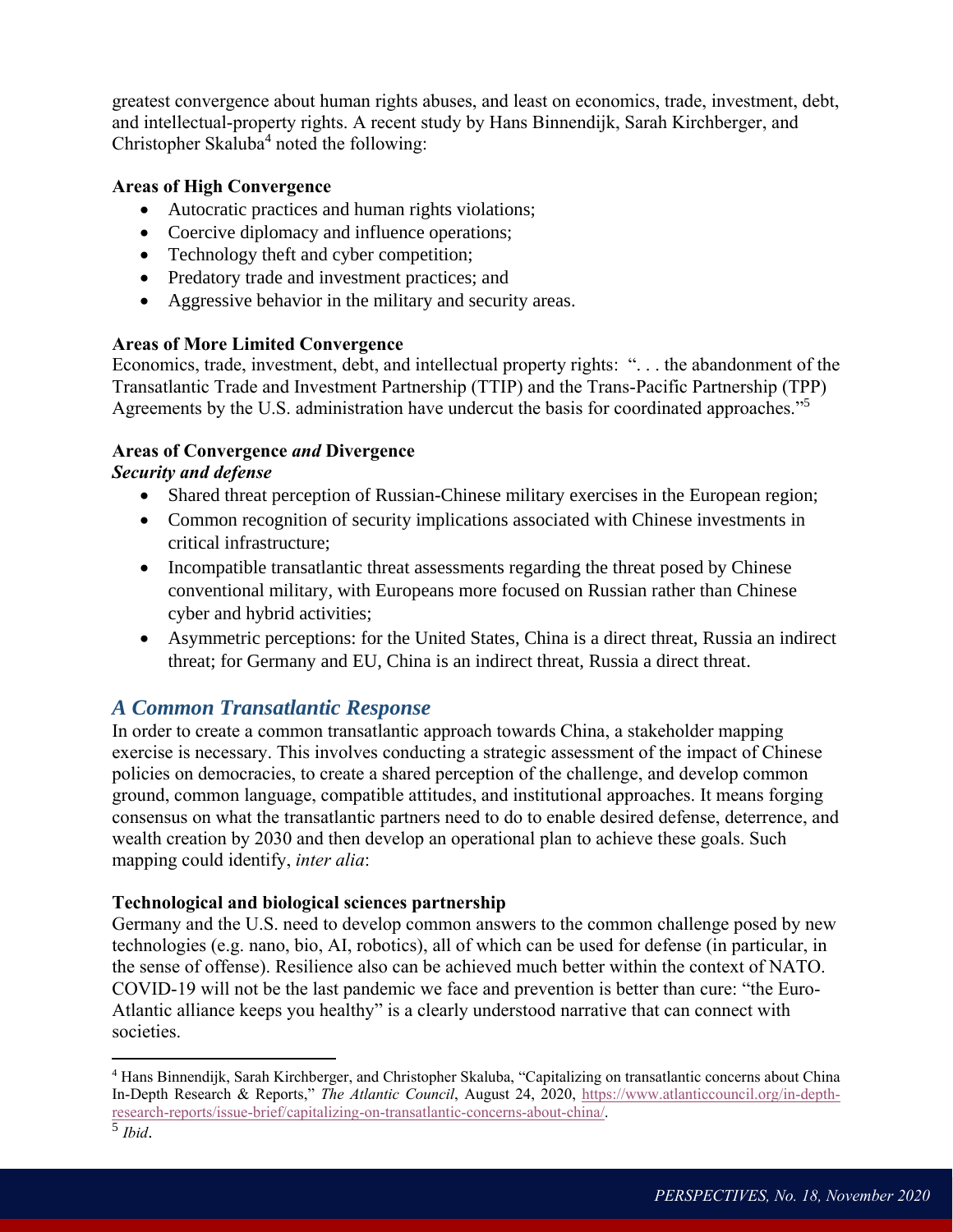#### **Center of Excellence (CoE) focused on supply chain security**

This CoE recognizes that PRC investments in critical European infrastructure (e.g. ports) could make a difference in a crisis. This center could be located in Japan or the Republic of Korea. It should work to ensure that all critical goods and services are sourced from supply chains that stay within the alliance or alliance partners, with a commitment to harmonize the alliance's domestic legislation to redefine and expand national security exemptions for the World Trade Organization (WTO) and to expand into a "Buy NATO" provision for essential goods and services, as well as the tax incentives and grants for necessary infrastructure construction. Politically, this proposal should be pitched as a "Euro-Atlantic alliance jobs-generating program."

## *New "Burden Sharing Bargain"*

The German government recently published its first "Policy Guideline for the Indo-Pacific,"<sup>6</sup> which suggest that Germany could exercise economic leverage in its relations with the PRC, given Europe lies at the end of BRI, and the eighty dialogue frameworks with China can be made to work or be suspended. As the U.S. moves to a 355-vessel navy, Germany can compensate for the U.S. defense reductions elsewhere by increasing its first responder and crisis manager burden-sharing roles in its neighborhood.<sup>7</sup> In this way, the utility of European NATO is enhanced. Article 3's self-help/resilience focus can be emphasized further by continuing to develop and enhance the porcupine defense capabilities of the alliance: the slogan "Partners helping to support themselves" defangs the "freeloaders" argument.

#### **German Defense Spending**

 $\overline{a}$ 

The Federal Ministry of Defense is confident that it is a reliable defense partner with regards to defense spending as:

- The German Defense Budget is going up (2020:  $\epsilon$ 44 billion; 2021:  $\epsilon$ 45.6 billion; each following year plus  $\epsilon$ 1.6 billion;  $\rightarrow$  2024:  $\epsilon$ 50.4 billion) and
- Germany has managed the COVID-19 crisis in a way that does not preclude further defense budget increases (in contrast to the EU military spending, which will decrease in light of the "Green Deal.")<sup>8</sup>

Defense budgets reflect political priorities and threat assessments. The political reality is that Europeans are continuously violating (at least the spirit of) Article 3. Germany needs to meet the 2% GDP defense spending benchmark for strengthening the alliance, as if NATO becomes hollowed out, 4-6% GDP spending will be necessary to achieve "strategic autonomy" outside the alliance. Forces and capabilities targets are as important defense spending. Germany must be politically and militarily stronger, sooner, and more globally aware.

<sup>&</sup>lt;sup>6</sup> German Federal Government. "Policy Guidelines for the Indo Pacific," August 2020, [https://www.auswaertiges](https://www.auswaertiges-amt.de/blob/2380514/f9784f7e3b3fa1bd7c5446d274a4169e/200901-indo-pazifik-leitlinien--1--data.pdf)[amt.de/blob/2380514/f9784f7e3b3fa1bd7c5446d274a4169e/200901-indo-pazifik-leitlinien--1--data.pdf.](https://www.auswaertiges-amt.de/blob/2380514/f9784f7e3b3fa1bd7c5446d274a4169e/200901-indo-pazifik-leitlinien--1--data.pdf)

<sup>7</sup> Daniel S. Hamilton, "Transatlantic Relations after the U.S. Elections: Unhinged or Reinvented?" *Internationale Politik Quarterly*, Fall 2020, "Remake or Break," [https://ip-quarterly.com/en/unhinged-or-reinvented.](https://ip-quarterly.com/en/unhinged-or-reinvented)

<sup>&</sup>lt;sup>8</sup> As a result of COVID-19 and the shrinking GDP, the share of German military spending in 2020 has already risen from 1.36 to 1.57 per cent and the 2020 budget already encompasses 51.5 billion Euro. NATO announced these numbers October 21, 2020.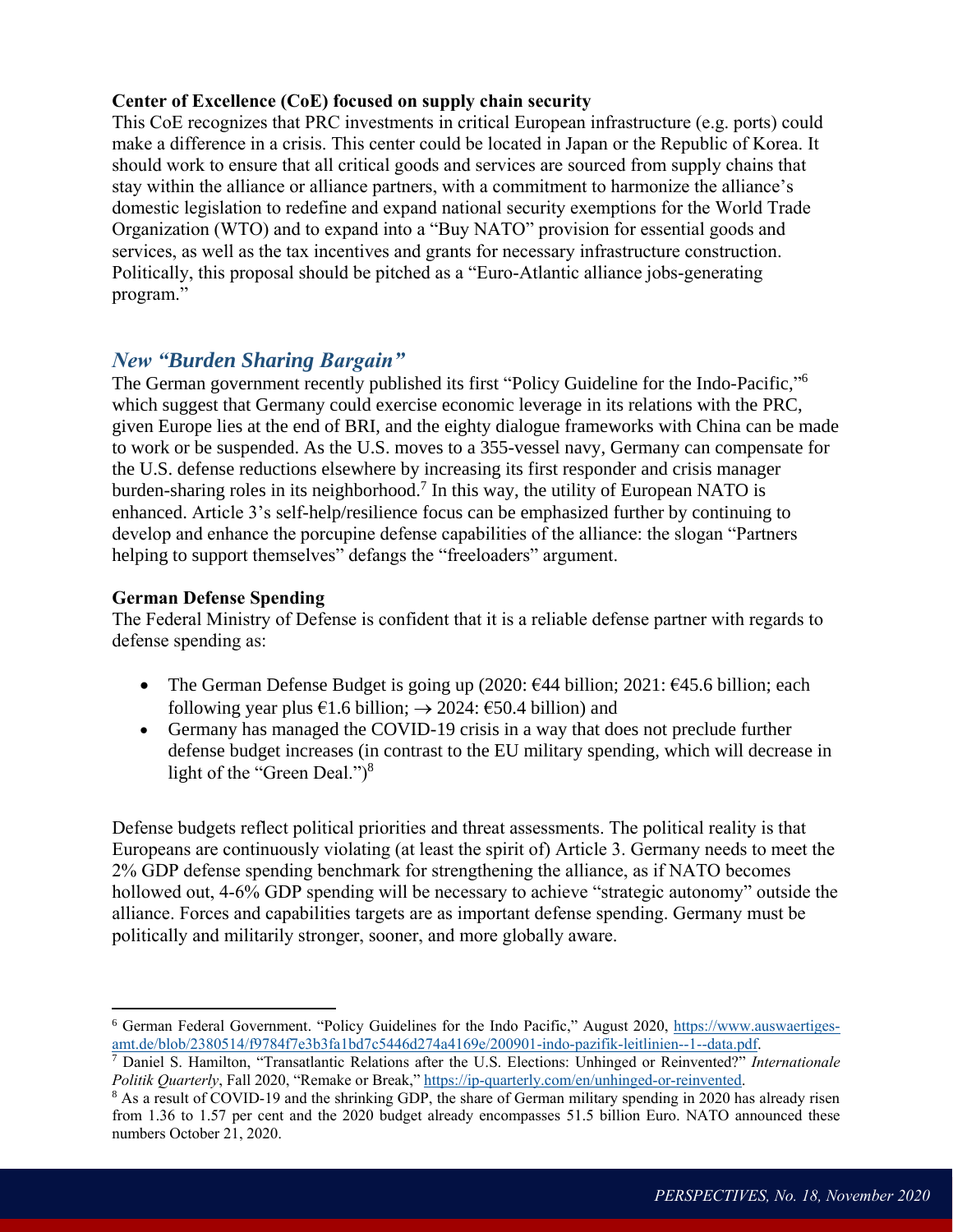#### **Institutional Adaption**

To meet the Chinese challenge, new multilateralism should be more inclusive, networked, flexible, and agile. To that end, a NATO-Indo-Pacific Council that includes some D10 states in the region allows for multilateral dialogue with the PRC around security issues broadly defined, with a NATO-China Council embedded within it. A U.S.-EU commission on China would complement this effort.

#### "**Three Seas" Initiative**

The U.S. and Germany should examine their common support for the Three Seas Initiative, designed to boost economic prosperity through connectivity between the Baltic, Adriatic, and Black Seas. Could this initiative also serve as a counterweight to Chinese BRI interests and influence in Eastern Europe? Within this strategic intent, the U.S. could ease its pressure on North Stream 2 and contribute more constructively to pan-European energy security designs.

#### **"Gen Z" Narrative**

"Gen Z" are not "born Atlanticists," cognizant of the need for NATO's commonality of purpose and interests, and are not exposed to a positive narrative around the need for a reinvigorated transatlantic relationship. NATO needs to restate and highlight the importance of core democratic values, individual human rights, freedom of information, rule of law, and privacy rights to help "Gen Z" understand the significance of the threat. Allies share the common goal of preserving the integrity of their own democratic processes and public information spheres.

#### *Conclusion*

Once certified by the Electoral College, President-elect Joe Biden will become 46<sup>th</sup> President on 20 January 2021, providing the U.S. with an opportunity to reposition America in the world, reconstitute the liberal international order, and reassert U.S. global leadership. Transatlantic disruptions have led to a nearly unprecedented low in U.S.-German relations since 2016, as the Trump administration appeared to question the transatlantic security relationship as a central pillar of U.S. global engagement. The leadership style, personality, and pronouncements of President Trump are transient in nature and can be overcome. The Biden administration can reset transatlantic relations by disavowing unconstrained unilateralism, ditching pay-as-you-go relationships, and combining power and legitimacy differently than the Trump administration, and reassuring allies in NATO as well as Japan and ROK in the Asia-Pacific.

President-elect Biden is an avowed Atlanticist. President Biden and his administration's policy will be more aligned, predictable, regularized and reliable. U.S. policy will be less obviously short-term and transactional, with notions of diffuse reciprocity and multilateralism back in vogue. If personnel is policy, and the next Secretary of Defense is Michèle Flournoy, then it is likely China will be viewed as the top competitor of the U.S. and also the largest long-term security threat, marking continuity with Trump foreign policy and traditional U.S. defense orthodoxy. The Biden administration will find a willing partner in Germany.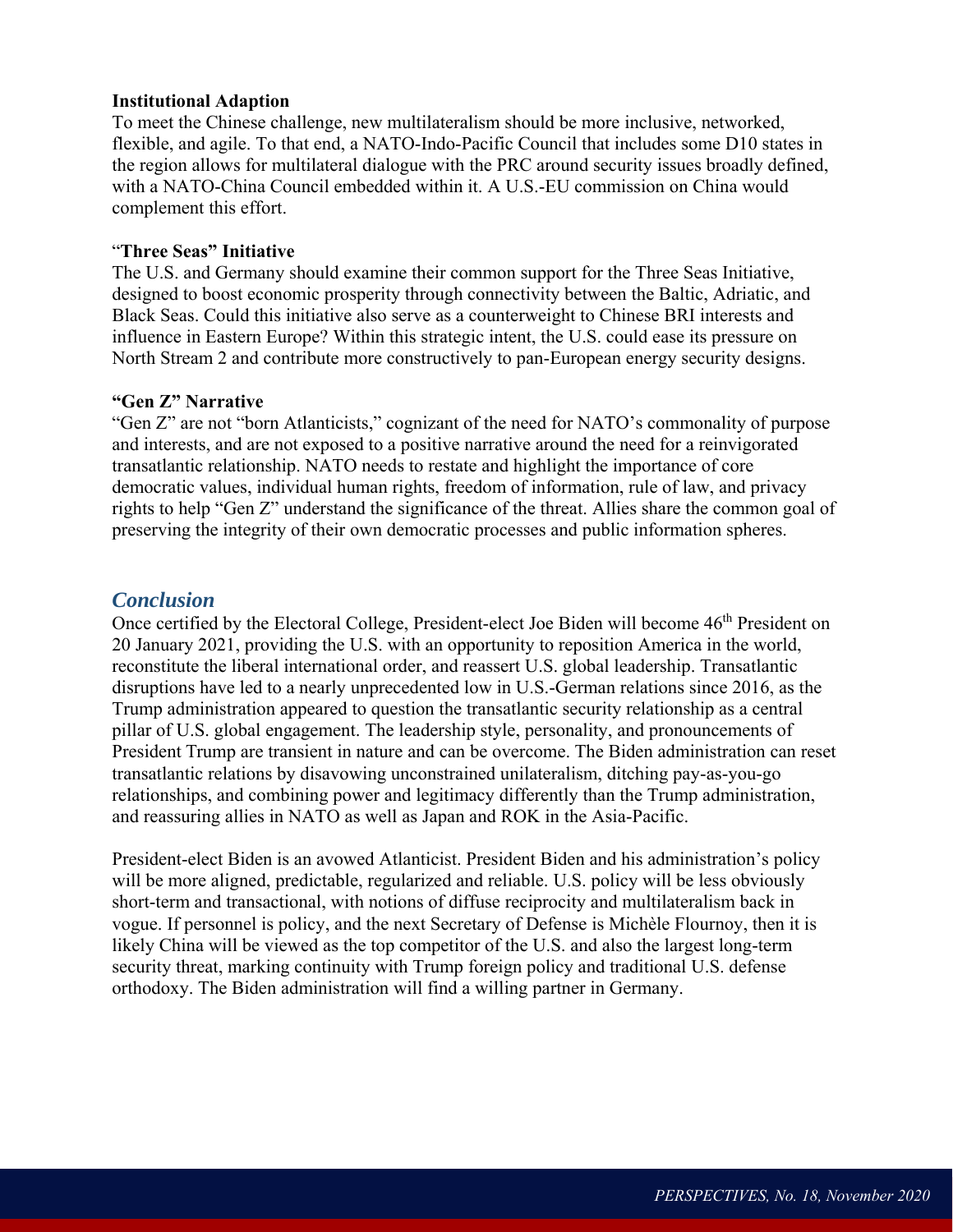In congratulating the president-elect, Chancellor Merkel signaled that Germany is committed to reducing the U.S. burden of global security by taking on a greater share. In terms of economic competition with China, for example, the U.S. may rejoin the "Trans Pacific Partnership" and, together with Germany,

take the lead in reviving the Transatlantic Trade and Investment Partnership, pursuing new fair and free-trade agreements—not least in Africa—and offering a transatlantic infrastructure initiative to serve as a transparent, democratic alternative to China's Belt and Road Initiative.<sup>9</sup>

However, the Biden administration faces a paradox: COVID-19, climate change, technological disruption, and China's confrontation with the political West demonstrate that challenges that no one state can address constitute a shared interest and cooperative imperative, but—despite transnational interdependence—domestic barriers to global cooperation can lead to paralysis. Internal and external structural realities help explain the paradox.

James Madison built into the U.S. constitutional design the dispersal of power between the executive, judiciary, and legislature, itself divided into two bodies. In this way, the necessity of alliance-building and compromise was central to the republic. Longer-term external structural factors, such as demographics, access to food and energy resources, and the integrity of international institutions may affect Germany and the U.S. differently, leading to divergences if not carefully managed.

Can a Biden administration forge consensus in a country with a divided, polarized electorate and without control of the Senate? An alliance that is economically prosperous and politically united is capable of deterring an assertive and expanding China. What is essential for a "renewed transatlantic response towards China" is a clear commitment on both sides of the Atlantic to renew and strengthen the partnership and uphold a rules-based international order. Political, economic, and cultural dialogue formats can be revived and policy alignments in the context of structural differences are possible. It may well be that the new administration can leverage the China challenge to build support for an industrial policy, infrastructure building, and AI investments, which will have implications for transatlantic cooperation.

 $\overline{a}$ 

<sup>&</sup>lt;sup>9</sup> Gabriel and Emerson, "Transatlantic Reunification Agenda."